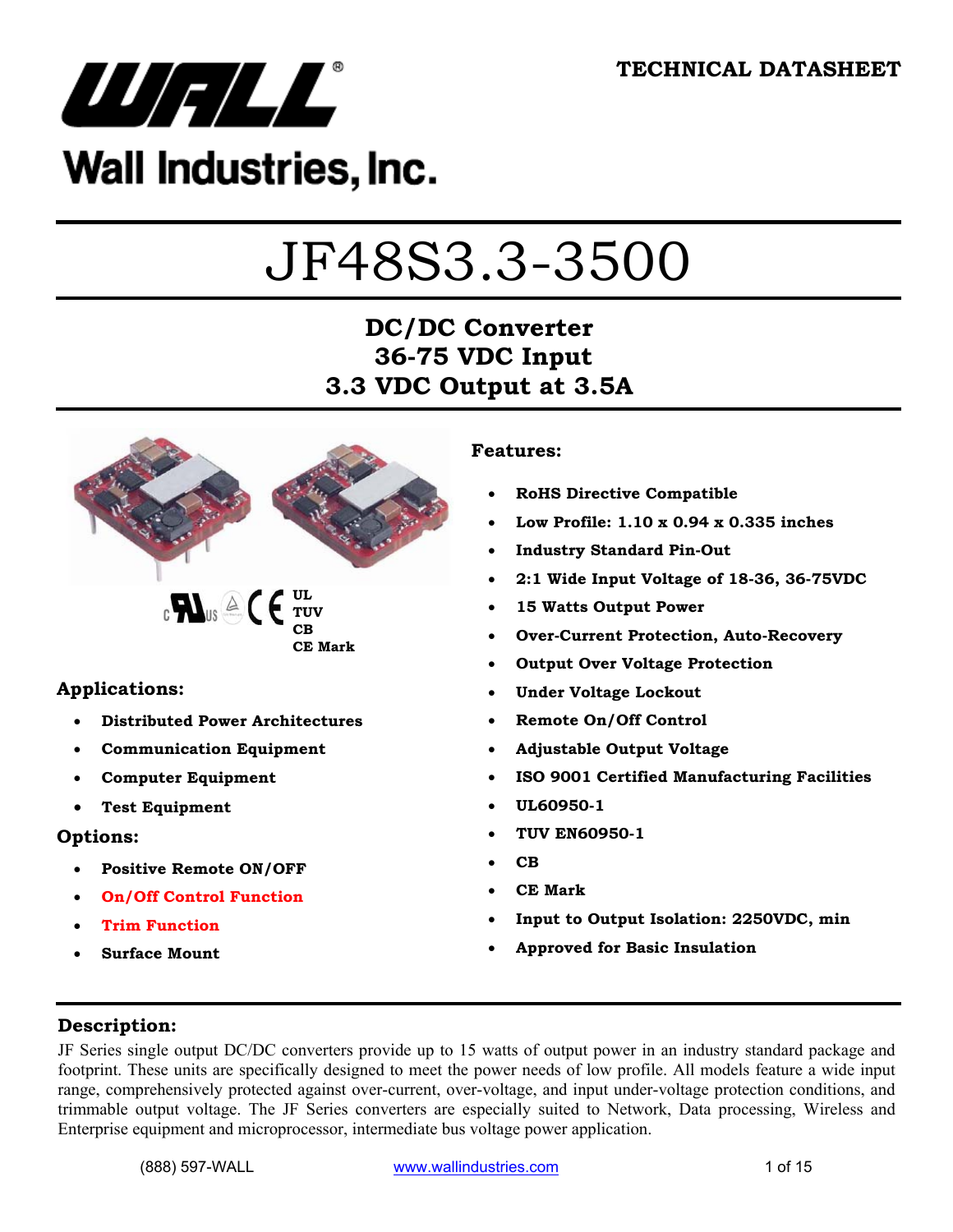

# TECHNICAL DATASHEET

**JF48S3.3-3500** 

| <b>Technical Specifications</b>      | <b>Model No.</b><br>JF48S3.3-3500                                                                               |                  |                                 |                          |                         |
|--------------------------------------|-----------------------------------------------------------------------------------------------------------------|------------------|---------------------------------|--------------------------|-------------------------|
|                                      | All specifications are based on 25 °C, Nominal Input Voltage and Maximum Output Current unless otherwise noted. |                  |                                 |                          |                         |
| <b>SPECIFICATION</b>                 | We reserve the right to change specifications based on technological advances.<br><b>Related condition</b>      | Min              | <b>Nom</b>                      | <b>Max</b>               | Unit                    |
| Switching Frequency                  | Test at nominal Vin and full load                                                                               | $\blacksquare$   | 270                             | $\overline{\phantom{a}}$ | kHz                     |
| <b>INPUT</b> $(V_{in})$              |                                                                                                                 |                  |                                 |                          |                         |
| <b>Operating Voltage Range</b>       |                                                                                                                 | 36               | 48                              | 75                       | Vdc                     |
| UVLO Turn-on Threshold               |                                                                                                                 |                  | 33                              |                          | Vdc                     |
| <b>UVLO Turn-off Threshold</b>       |                                                                                                                 |                  | 30.5                            |                          | Vdc                     |
| Input Surge Voltage (100ms max)      |                                                                                                                 | $-0.3$           |                                 | 100                      | Vdc                     |
| Input Voltage Variation              | Complies with EST300 132 part 4.4                                                                               |                  |                                 | 5 <sup>5</sup>           | V/ms                    |
| <b>Input Current</b>                 | Full Load                                                                                                       |                  |                                 | 297                      | mA                      |
|                                      |                                                                                                                 |                  | 30                              |                          |                         |
| Reflected Ripple Current             | Please see the Test Setup section (pg 9)<br>Test at nominal Vin and full load                                   |                  |                                 |                          | $mA_{pk\text{-}pk}$     |
| <b>EFFICIENCY</b>                    | (please see the Test Setup section $-$ pg 9)                                                                    |                  | 85                              |                          | $\frac{0}{0}$           |
| <b>OUTPUT</b> $(V_0)$                |                                                                                                                 |                  |                                 |                          |                         |
| <b>Operating Output Range</b>        |                                                                                                                 | 3.267<br>$-1\%$  | 3.3                             | 3.333<br>$+1\%$          | Vdc                     |
| Voltage Adjustment                   | Please see the External Trim Adjustment section (pg 6)                                                          | 2.97<br>$-10%$   | 3.3                             | 3.63<br>$+10%$           | Vdc                     |
| Load Regulation                      | 0% to 100% Full Load                                                                                            |                  |                                 | 0.2                      | $\frac{0}{0}$           |
| Line Regulation                      | LL to HL at Full Load                                                                                           |                  |                                 | 0.2                      | $\frac{0}{0}$           |
| Output Ripple & Noise                | 1uF Ceramic & 10uF Tantalum at 20MHz bandwidth<br>(please see the Test Setup section - pg 9)                    |                  |                                 | 75                       | $mV_{\rm pk\mbox{-}pk}$ |
| <b>Transient Response</b>            | 50% to 75% to 50% load change, $\Delta I$ o / $\Delta t$ = 0.1A/ $\mu$ s                                        |                  | 300                             |                          | $\mu s$                 |
| Output Current                       |                                                                                                                 | $\boldsymbol{0}$ |                                 | 3.5                      | A                       |
| Output Voltage Overshoot             |                                                                                                                 |                  |                                 | 3                        | $\frac{0}{0}$           |
| Output Capacitor Load                |                                                                                                                 |                  |                                 | 1000                     | $\mu$ F                 |
| Over Current Protection              |                                                                                                                 | 3.85             | 4.375                           | 4.9                      | $\mathbf{A}$            |
| Over Voltage Protection              | Control Voltage Clamp                                                                                           | 3.7              |                                 | 5.4                      | Vdc                     |
| <b>REMOTE ON/OFF</b>                 | Please see the Remote ON/OFF Control section (pg 5)                                                             |                  |                                 |                          |                         |
| Negative Logic DC-DC ON (Short)      |                                                                                                                 | $-0.7$           |                                 | 1.2                      | Vdc                     |
| DC-DC OFF (Open)                     |                                                                                                                 | 3                |                                 | 15                       | Vdc                     |
| Positive Logic<br>DC-DC ON (Open)    |                                                                                                                 | 3                |                                 | 15                       | Vdc                     |
| DC-DC OFF (Short)                    |                                                                                                                 | $-0.7$           |                                 | 1.2                      | Vdc                     |
| <b>START UP TIME</b>                 | Test at nominal Vin and constant resistive load                                                                 |                  |                                 |                          |                         |
| Power Up                             |                                                                                                                 |                  |                                 | 30                       | ms                      |
| Remote ON/OFF                        |                                                                                                                 |                  |                                 | 30                       | ms                      |
| <b>ISOLATION</b>                     |                                                                                                                 |                  |                                 |                          |                         |
| Isolation Voltage (Input-Output)     |                                                                                                                 | 2250             |                                 |                          | Vdc                     |
| <b>Isolation Resistance</b>          |                                                                                                                 | 10               |                                 |                          | $M\Omega$               |
| <b>Isolation Capacitance</b>         |                                                                                                                 |                  | 1000                            |                          | pF                      |
| <b>ENVIRONMENTAL</b>                 |                                                                                                                 |                  |                                 |                          |                         |
| <b>Operating Ambient Temperature</b> |                                                                                                                 | $-40$            |                                 | 85                       | $^0\mathrm{C}$          |
| Storage Temperature                  |                                                                                                                 | $-55$            |                                 | 125                      | $\rm ^{o}C$             |
| Temperature Coefficient              |                                                                                                                 | $-0.02$          |                                 | $+0.02$                  | $\%$ / $^{\rm o}C$      |
| <b>MTBF</b>                          | Please see the MTBF and Reliability section (pg 14)                                                             |                  | 2,200,000                       |                          | hours                   |
| <b>MECHANICAL</b>                    |                                                                                                                 |                  | See Figure 1                    |                          |                         |
| Weight                               |                                                                                                                 |                  | 10.5                            |                          |                         |
| Dimensions                           |                                                                                                                 |                  |                                 |                          | grams<br>inches         |
|                                      |                                                                                                                 |                  | $1.10 \times 0.94 \times 0.335$ |                          |                         |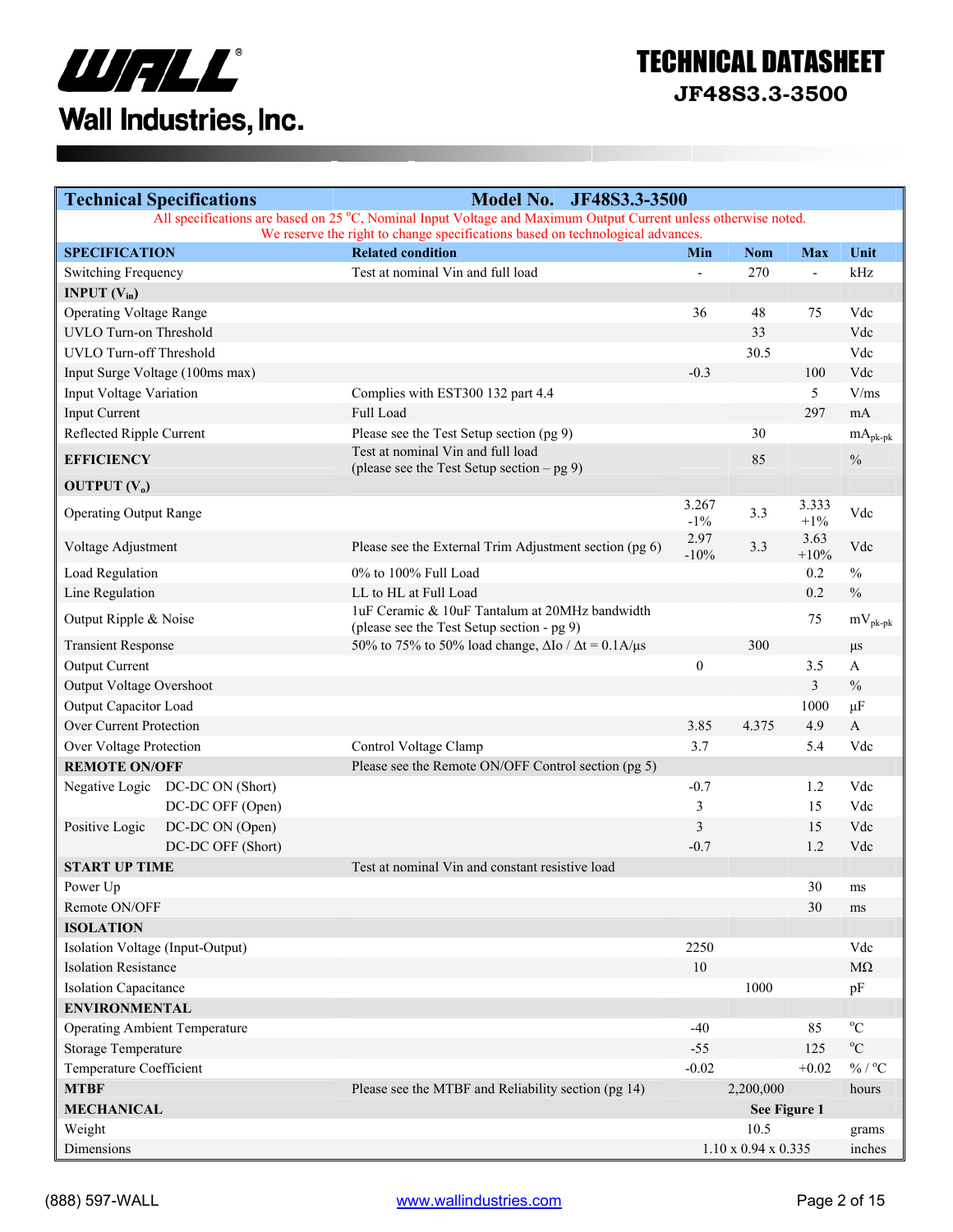

### **Figure 1: Mechanical Dimensions**

**DIP TYPE**  $\frac{1}{2}$   $\frac{1}{2}$   $\frac{1}{2}$  SMT TYPE



0.4(10.16)

5 ₿

BOTTOM VIEW  $_6$ 

 $\frac{1.100}{(27.94)}$ 







| m | U |  |
|---|---|--|
|   |   |  |

0.30(7.62)

↑

| <b>PIN CONNECTION</b> |             |  |
|-----------------------|-------------|--|
| JF48S3.3-3500<br>PIN  |             |  |
|                       | + INPUT     |  |
| 2                     | - INPUT     |  |
| 3                     | ON/OFF      |  |
| 4                     | +VOUT       |  |
| 5                     | <b>TRIM</b> |  |
| 6                     | -VOUT       |  |



| Table 2                            |              |  |  |
|------------------------------------|--------------|--|--|
| <b>PRODUCT STANDARD TABLE</b>      |              |  |  |
| Option                             | Suffix       |  |  |
| Negative Remote ON/OFF with DIP    | R            |  |  |
| Negative Remote ON/OFF with SMT    | <b>SR</b>    |  |  |
| Positive Remote ON/OFF with DIP    | <b>Blank</b> |  |  |
| Positive remote ON/OFF with SMT    | S            |  |  |
| DIP type without ON/OFF pin        | D            |  |  |
| SMT type without ON/OFF pin        | SD           |  |  |
| DIP type without ON/OFF & TRIM pin | G            |  |  |
| SMT type without ON/OFF & TRIM pin | SG           |  |  |
| DIP type without TRIM pin          | F            |  |  |
| SMT type without TRIM pin          | SF           |  |  |

#### **NOTES:**

- 1. All dimensions in inches (mm)
- 2. Tolerance: x.xx±0.02 (x.x±0.5)
- x.xxx±0.010 (x.xx±0.25)
- 3. Pin pitch tolerance: ±0.014 (0.35)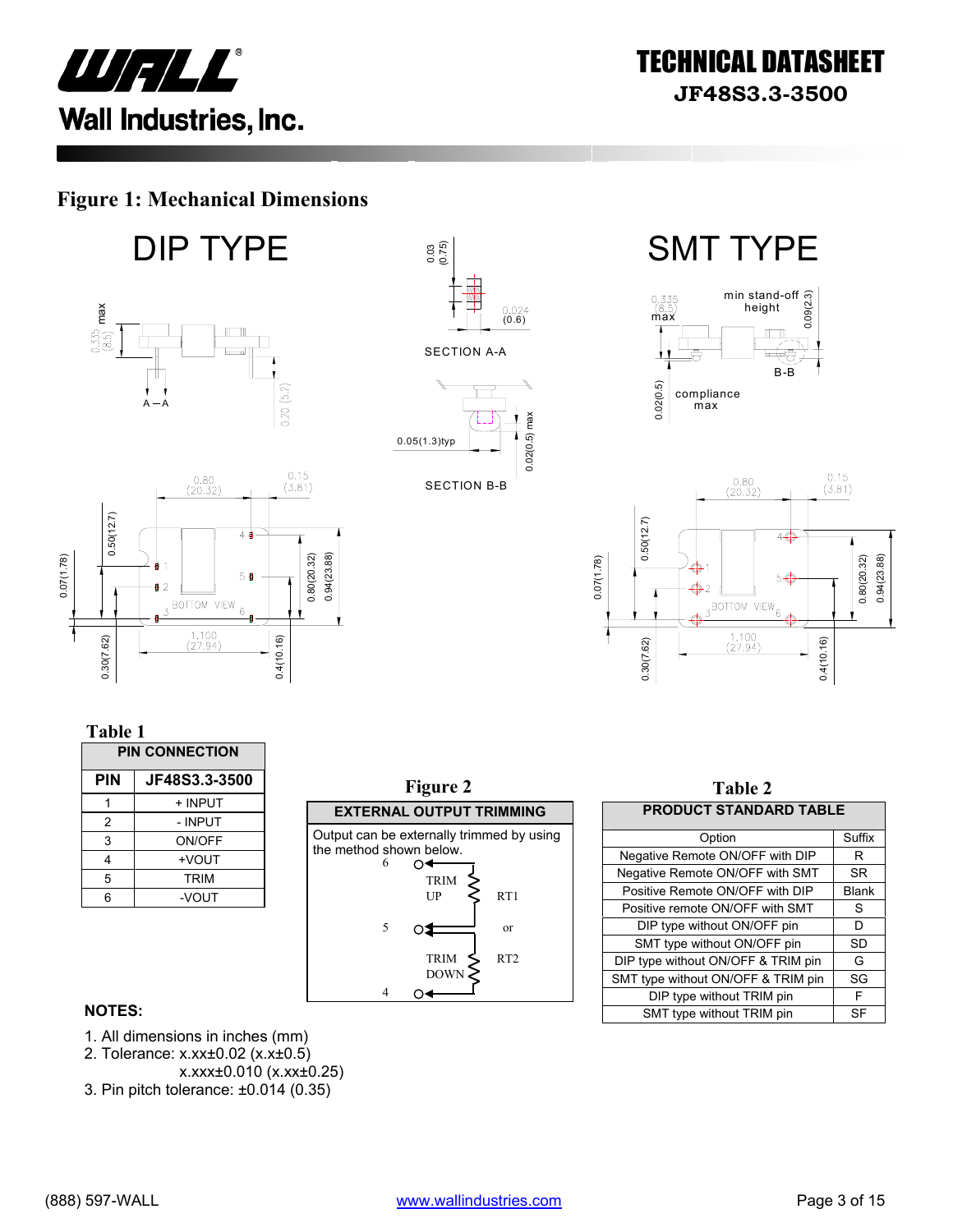

#### **DESIGN CONSIDERATIONS:**

#### **Output Over Current Protection**

When excessive output currents occur in the system, circuit protection is required on all power supplies. Normally, overload current is maintained at approximately 110~140% of rated current for the JF Series.

Hiccup-mode is a method of operation in a power supply whose purpose is to protect the power supply from being damaged during an over-current fault condition. It also enables the power supply to restart when the fault is removed. There are other ways of protecting the power supply when it is over-loaded, such as the maximum current limiting or current foldback methods.

One of the problems resulting from over current is that excessive heat may be generated in power devices; especially MOSFET and Schottky diodes and the temperature of those devices may exceed their specified limits. A protection mechanism has to be used to prevent those power devices from being damaged.

The operation of hiccup is as follows. When the current sense circuit sees an over-current event, the controller shuts off the power supply for a given time and then tries to start up the power supply again. If the over-load condition has been removed, the power supply will start up and operate normally; otherwise, the controller will see another over-current event and shut off the power supply again, repeating the previous cycle. Hiccup operation has none of the drawbacks of the other two protection methods, although its circuit is more complicated because it requires a timing circuit. The excess heat due to overload lasts for only a short duration in the hiccup cycle, hence the junction temperature of the power devices is much lower.

The hiccup operation can be done in various ways. For example, one can start hiccup operation any time an overcurrent event is detected; or prohibit hiccup during a designated start-up is usually larger than during normal operation and it is easier for an over-current event is detected; or prohibit hiccup during a designated start-up interval (usually a few milliseconds). The reason for the latter operation is that during start-up, the power supply needs to provide extra current to charge up the output capacitor. Thus the current demand during start-up is usually larger than during normal operation and it is easier for an over-current event to occur. If the power supply starts to hiccup once there is an over-current, it might never start up successfully. Hiccup mode protection will give the best protection for a power supply against over current situations, since it will limit the average current to the load at a low level, so reducing power dissipation and case temperature in the power devices.

#### **Short Circuit Protection**

Continuous, hiccup and auto-recovery mode.

During short circuit, converter still shut down. The average current during this condition will be very low and the device can be safety in this condition.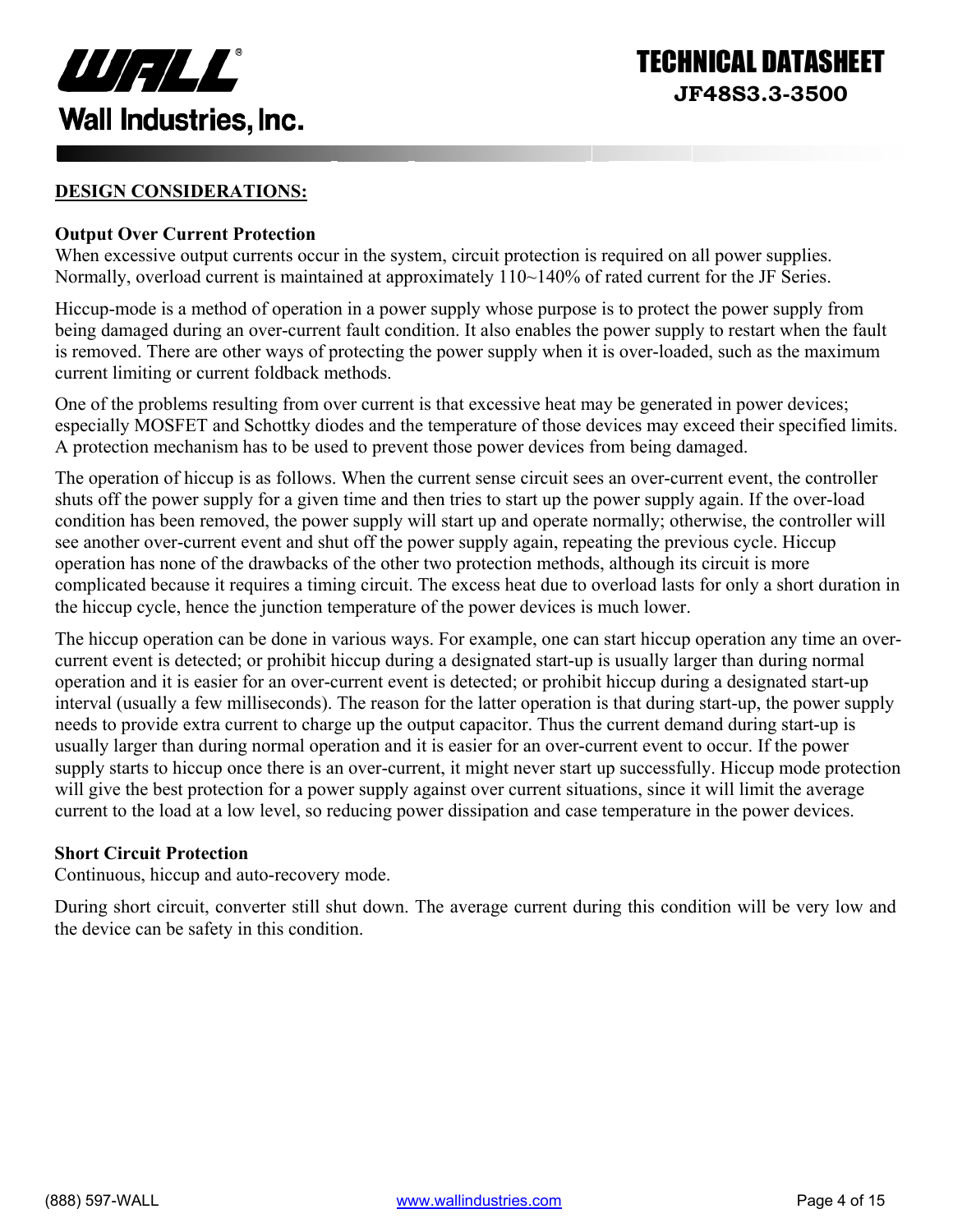

#### **Remote ON/OFF**

Two remote ON/OFF controls are available for the JF Series

Positive logic remote ON/OFF turns the modules on during a logic-high voltage on the remote ON/OFF pin, and off during logic low. Negative logic remote ON/OFF turns the module off during logic high and on during logic low or when the remote ON/OFF pin is shorted to the -INPUT pin.

For negative logic remote ON/OFF control add the suffix "R" for DIP type and "SR" for SMT type. For the positive logic ON/OFF control there is no suffix for DIP type and add the suffix "S" for SMT type. Ex: JF48S3.3-3500S

To turn the power module on and off, the user must supply a switch to control the voltage between the ON/OFF terminal ( $V_{\text{ONOFF}}$ ) and the -INPUT. The switch may be an open collector or equivalent (see figure). A logic low is  $V_{\text{ON/OFF}}$  = -0.7V to 1.2V. The maximum  $I_{\text{ON/OFF}}$  during a logic low is 1mA. The switch should maintain a logic-low voltage while sinking 1mA.

During logic high, the maximum  $V_{ON/OFF}$  generated by the power module is 15V. The maximum allowable leakage current of the switch at  $V_{on/off} = 15V$  is 50uA

The module has internal capacitance to reduce noise at the ON/OFF pin. Additional capacitance is not generally needed and may degrade the start-up characteristics of the module.

The Figure below details five possible circuits for driving the ON/OFF pin.



#### **Figure 3**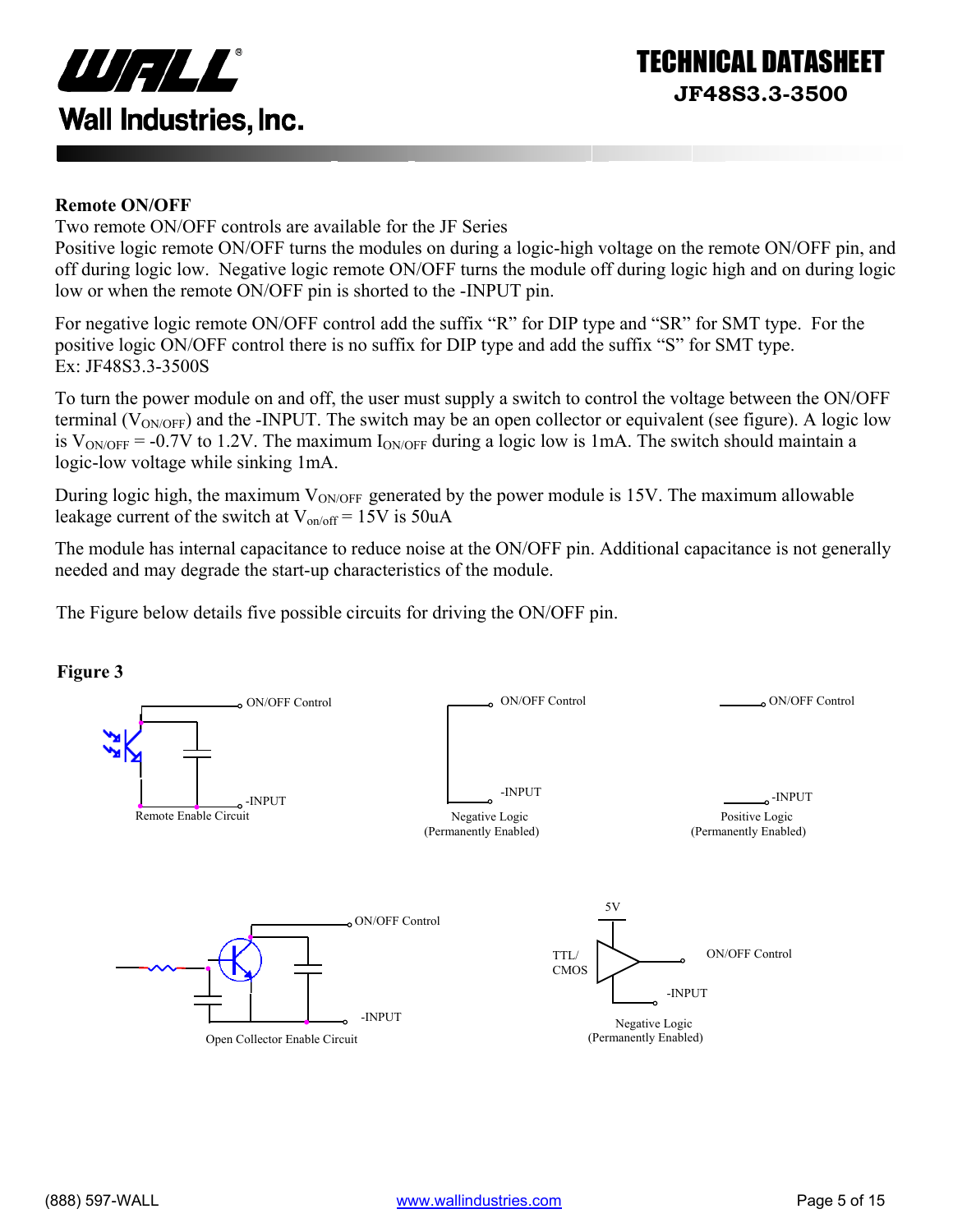

Output voltage set point adjustment allows the user to increase or decrease the output voltage set point of a module. This is accomplished by connecting an external resistor between the TRIM pin and either the +Vout or -Vout pins. With an external resistor between the TRIM and +Vout pin, the output voltage set point decreases. With an external resistor between the TRIM and -Vout pin, the output voltage set point increases.

$$
R_{up} = \frac{5110 * 2.5}{V_0^+ - 2.5 - 0.8} - 2050 \quad \text{(in } \Omega\text{)}
$$



*Vo+ is the desired up output voltage Vo-*

 *is the desired down output voltage* 



|  |  | <b>Table 3 Trim Resistor Values</b> |  |
|--|--|-------------------------------------|--|
|--|--|-------------------------------------|--|

TECHNICAL DATASHEET

**JF48S3.3-3500** 

| Trim  | $\mathbf{V} \mathbf{o}^+$ | $R_{up}$                  | Vo     | $R_{down}$                |
|-------|---------------------------|---------------------------|--------|---------------------------|
| $1\%$ | 3.333V                    | $385.071 \text{ k}\Omega$ | 3.267V | $116.719 \text{ k}\Omega$ |
| $2\%$ | 3.366V                    | $191.511 k\Omega$         | 3.234V | 54.779 $k\Omega$          |
| 3%    | 3.399V                    | $126.99 \text{ k}\Omega$  | 3.201V | $34.133 \text{ k}\Omega$  |
| $4\%$ | 3.432V                    | 94.73 $k\Omega$           | 3.168V | $23.810 k\Omega$          |
| $5\%$ | 3.465V                    | $75.374 \text{ k}\Omega$  | 3.135V | $17.616 \text{ k}\Omega$  |
| 6%    | 3.498V                    | $62.47 \text{ k}\Omega$   | 3.102V | $13.486 \text{ k}\Omega$  |
| 7%    | 3.531V                    | 53.253 $k\Omega$          | 3.069V | $10.537 k\Omega$          |
| 8%    | 3.564V                    | $46.34 \text{ k}\Omega$   | 3.036V | $8.325 k\Omega$           |
| 9%    | 3.597V                    | 40.963 $k\Omega$          | 3.003V | $6.604 \text{ k}\Omega$   |
| 10%   | 3.63V                     | $36.662 k\Omega$          | 2.97V  | 5.228 $k\Omega$           |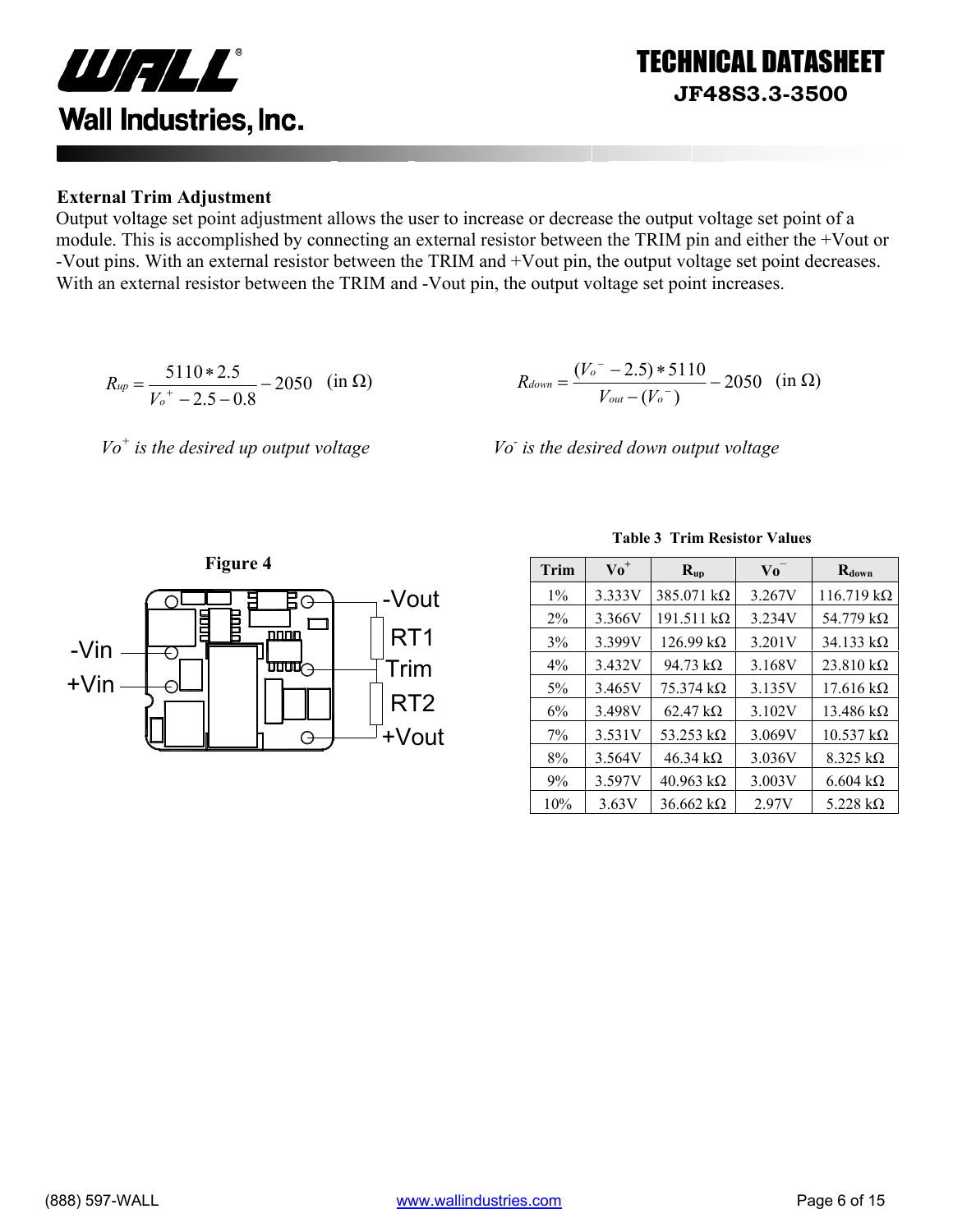



**Graph 3:** Output Current vs. Ambient Temperature & Airflow



86 85.5 85 Efficiency (%) Efficiency (%) 84.5 84 83.5 83 82.5 82 36 40 44 48 52 56 60 64 68 75 Output Current, Iout (mA) **Input Voltage, Vin (V)** Input Voltage, Vin (V)

**Graph 4:** Conducted Emission of EN55022 Class B (Nominal Vin, Io = Full Load)







**Graph 5:** Typical Input Start-Up and Output Rise Characteristic

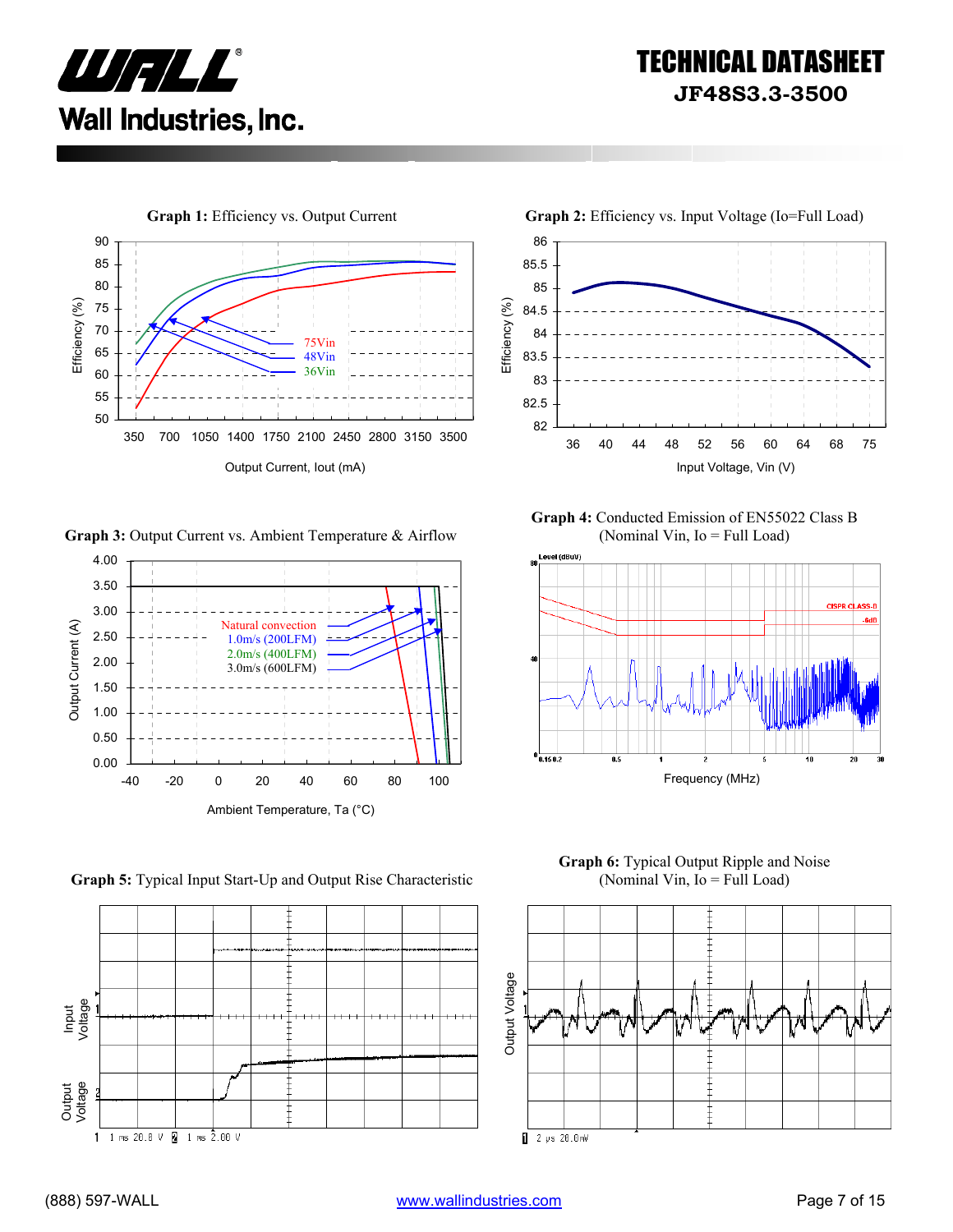



**Graph 7:** Using ON/OFF Voltage Start-Up and Output Rise

**Graph 8:** Transient Response to Dynamic Load Change from 70% to 50% to 75% of Full Load

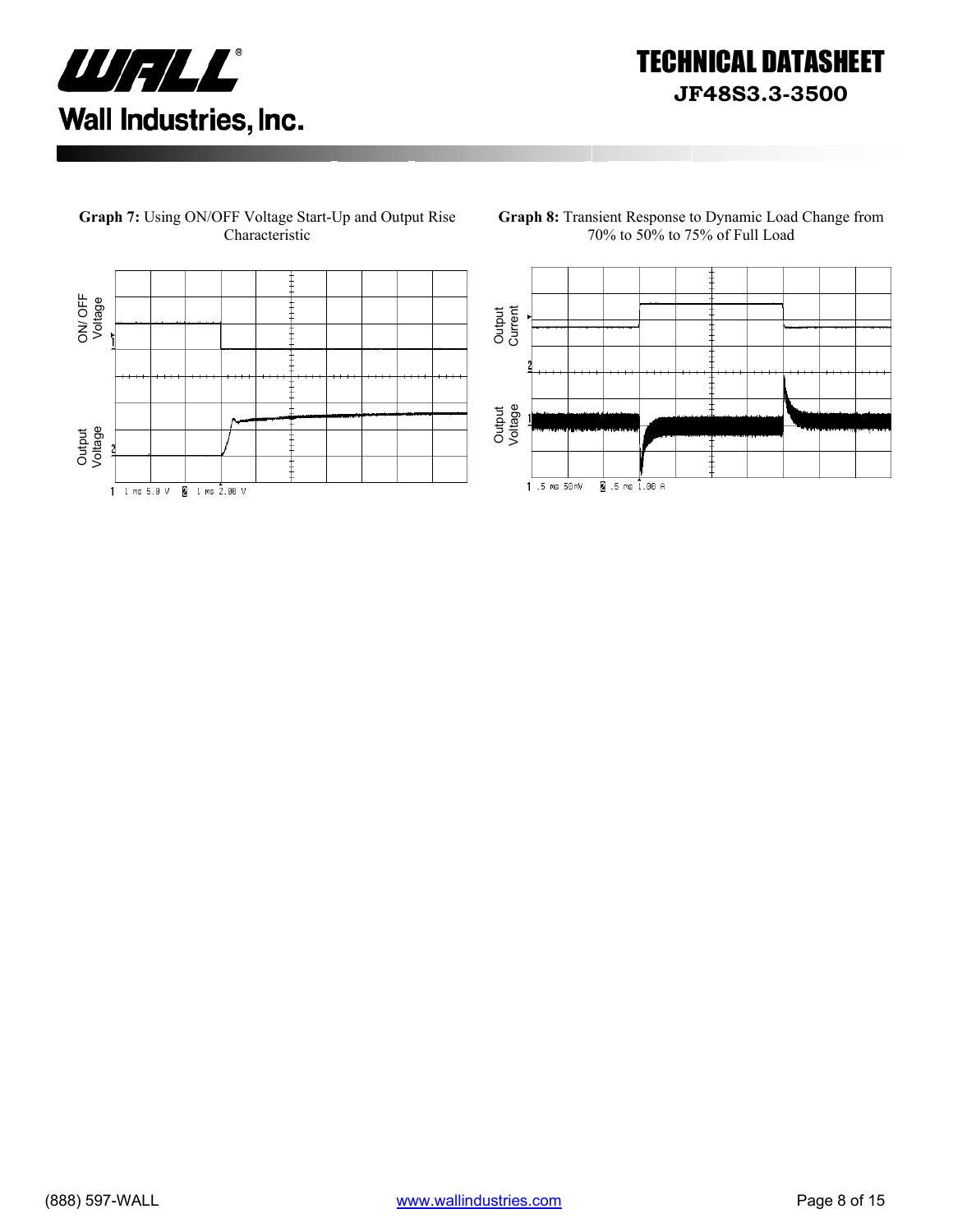



#### **TEST SETUP:**

The JF48S3.3-3500 specifications are tested with the following configurations:

#### **Input Reflected-Ripple Current Measurement Test Setup**



#### **Peak-to-Peak Output Ripple & Noise Measurement Setup**



#### **Output Voltage and Efficiency Measurement Setup**



NOTE: All measurements are taken at the module terminals

$$
Efficiency = \left(\frac{Vout \times Iout}{Vin \times lin}\right) \times 100\%
$$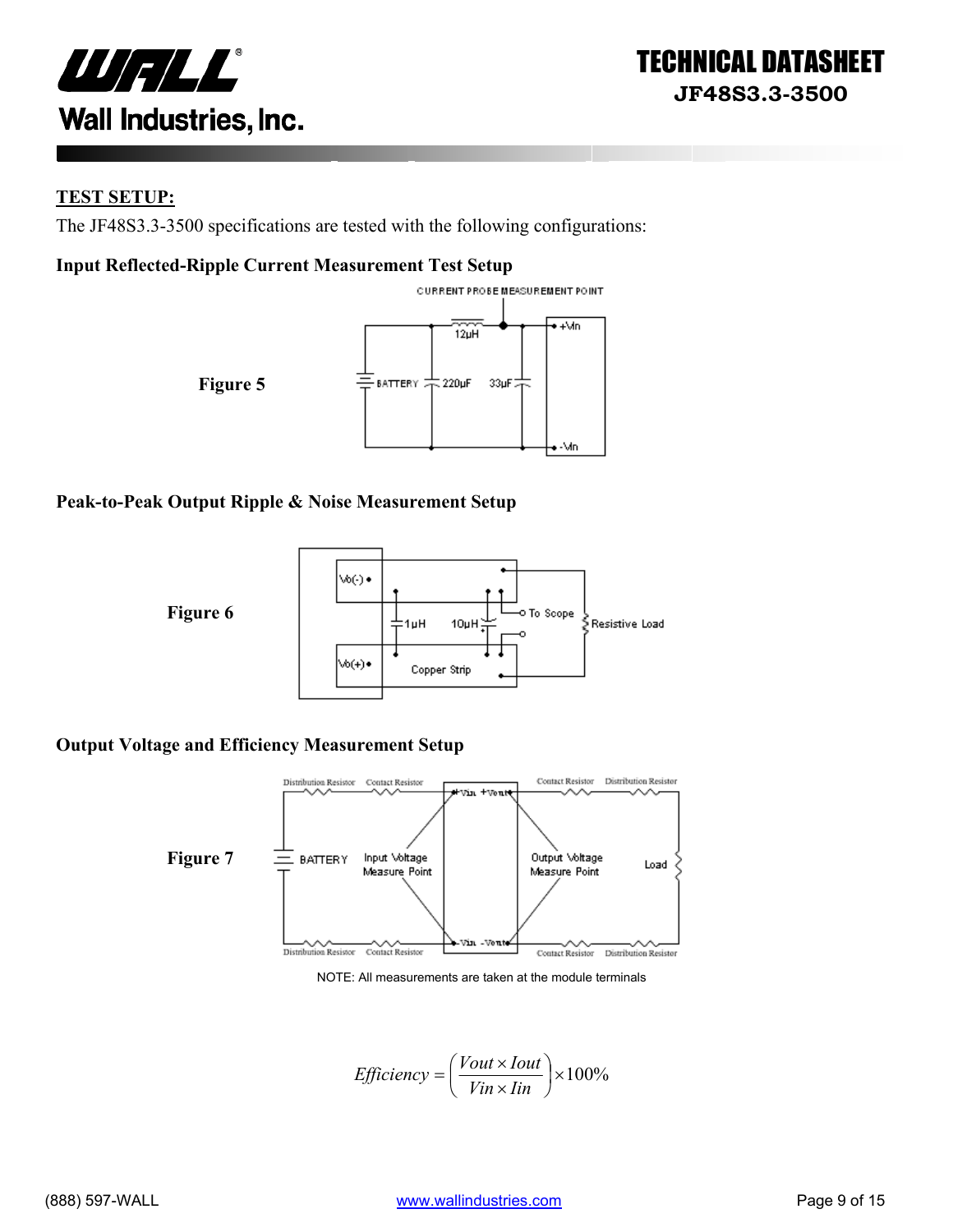

#### **Thermal Consideration**

The power module operates in a variety of thermal environments; however, sufficient cooling should be provided to help ensure reliable operation of the unit. Heat is removed by conduction, convention, and radiation to the surrounding environment. Proper cooling can be verified by measuring the point as the figure below. The temperature at this location should not exceed 120°C. When operating, adequate cooling must be provided to maintain the test point temperature at or below 120°C. Although the maximum point temperature of the power modules is 120°C, you can limit this temperature to a lower value for extremely high reliability.





Temperature Measure Point



**Figure 10 Recommended Layout with Input** 

To meet conducted emissions EN55022 Class B needed the following components:

- C2, C3, C4: 2.2uF/100V MLCC
- C5, C6: 470pF/3KV MLCC
- L1: Pulse Engineering type P0354, 1.17mH
- L2: Inductor 10uH ψ0.35mm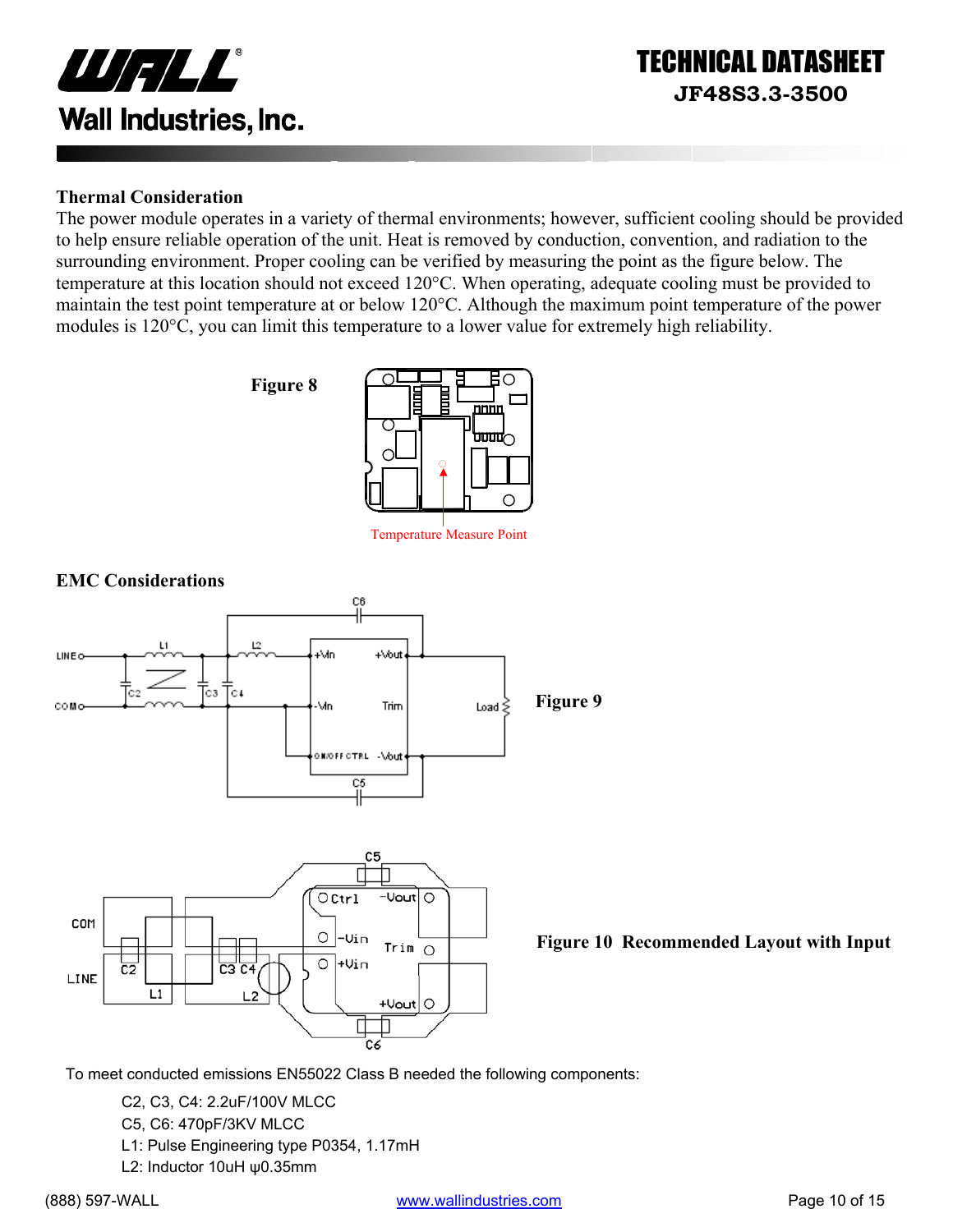![](_page_10_Picture_0.jpeg)

#### **Recommended Pad Layout for DIP Type**

ALL Dimensions in millimeters (inches) Tolerances:xx.xx mm±0.25mm (xx.xxx in ±0.010 in)

![](_page_10_Figure_4.jpeg)

#### **Recommended Pad Layout for SMT Type**

ALL Dimensions in millimeters (inches) Tolerances:xx.xx mm±0.25mm (xx.xxx in ±0.010 in)

**TOP VIEW Figure 12** 28.44 2.03<br>[0.080] [1.120]MINIMUN 4.06 20.32  $[0.160]$  $[0.800]$ Vout- $\bigoplus$ **ÓN/OFF** 7.62<br>[0.300]  $[0.16$ <br> $[0.400]$  $12.7$  [0.500] 24.38<br>[0.960]**MINIMUN**  $\bigoplus$ <sub>Vin-</sub> 20.32<br>[0.800] TRIM $\bigoplus$ ⊕<br>Vin+ Vout+⊕ RECOMMENDED PICK AND PLACE 6-PAD SIZE MINIMUM: Ø 1.9mm RECOMMENDED: Ø 2.8mm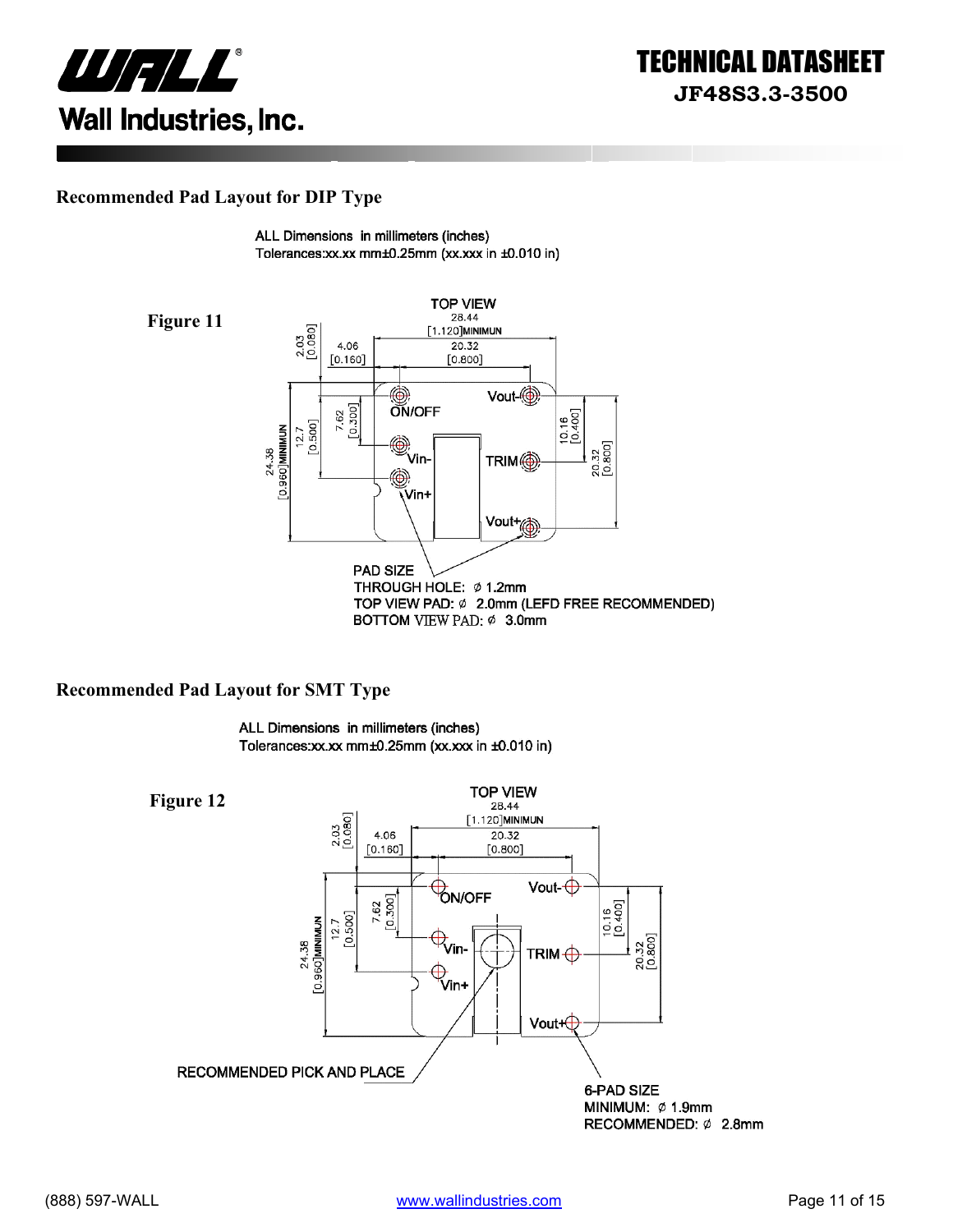![](_page_11_Picture_0.jpeg)

#### **Soldering and Reflow Considerations:**

**Figure 13** 

![](_page_11_Figure_3.jpeg)

| Zone    | <b>Reference Parameter</b>      |
|---------|---------------------------------|
| Preheat | Rise temp. speed: 3°C/sec max.  |
| Zone    | Preheat temp. 100~130°C         |
| Actual  | Peak temp: 250~260°C            |
| Heating | Peak time (T1+T2 time): 4~6 sec |

#### **Lead free reflow profile for SMT type**

![](_page_11_Figure_6.jpeg)

| Zone              | <b>Reference Parameter</b>                                                                                                    |
|-------------------|-------------------------------------------------------------------------------------------------------------------------------|
| Preheat<br>Zone   | Rise temp. speed: 1~3°C/sec<br>Preheat time: 60~90sec<br>Preheat temp. 155~185°C                                              |
| Actual<br>Heating | Rise temp. speed: 1~3°C/sec<br>Melting time: 20~40 sec<br>Melting temp: 220°C<br>Peak temp: 230~240°C<br>Peak time: 10~20 sec |
| Cooling           | Rise temp. speed: -1~-5°C/sec                                                                                                 |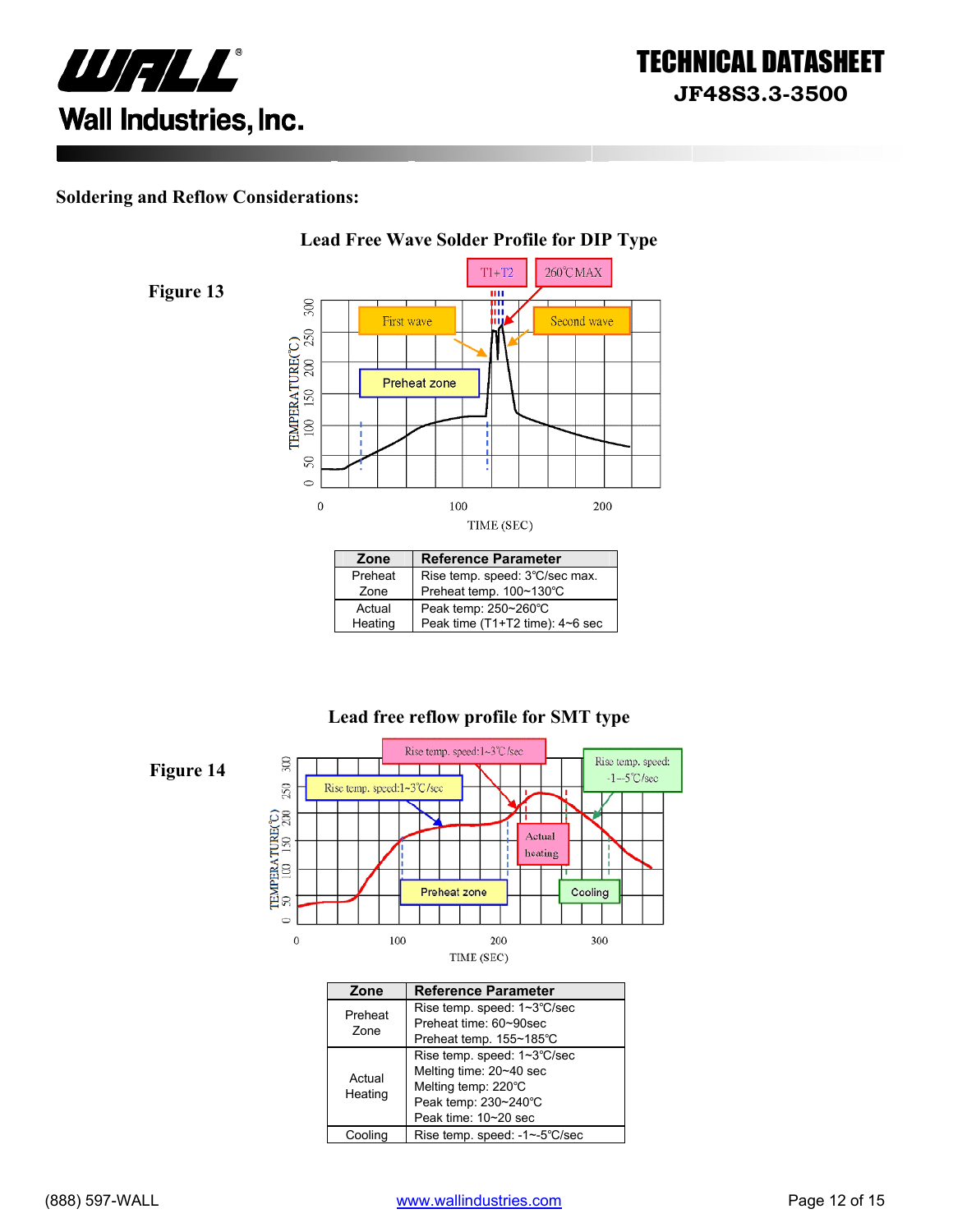![](_page_12_Picture_0.jpeg)

#### **Packaging Information:**

![](_page_12_Figure_3.jpeg)

**Figure 15** 

![](_page_12_Figure_5.jpeg)

![](_page_12_Figure_6.jpeg)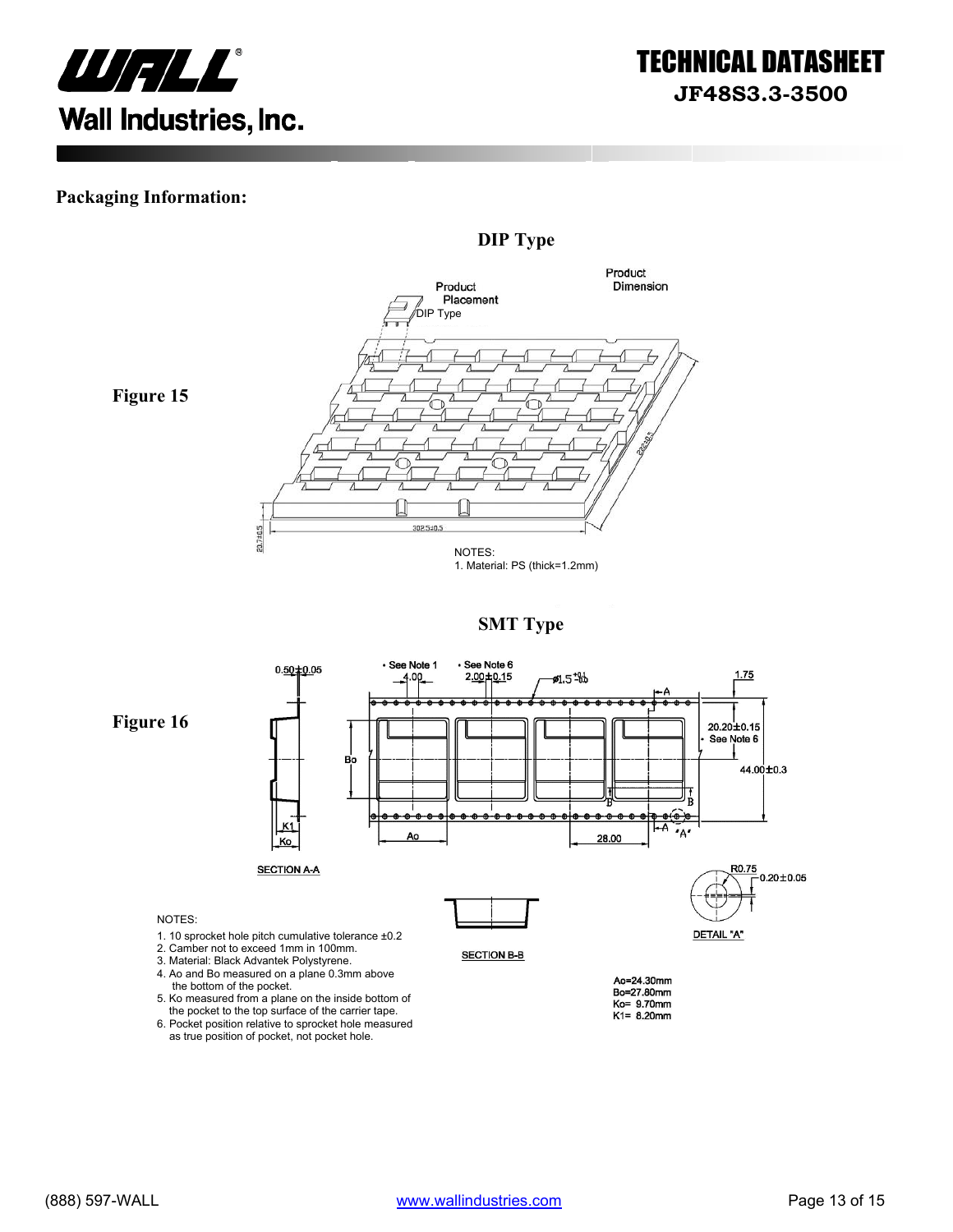![](_page_13_Picture_0.jpeg)

#### **Safety and Installation Instruction:**

#### **Isolation Consideration**

The JF Series features 2250 Volt DC isolation from input to output. The input to output resistance is greater than 10MΩ. Nevertheless, if the system using the power module needs to receive safety agency approval, certain rules must be followed in the design of the system using the model. In particular, all of the creepage and clearance requirements of the end-use safety requirement must be observed. These documents include UL60950- 1, EN60950-1 and CSA 22.2-960, although specific applications may have other or additional requirements.

#### **Fusing Consideration**

Caution: This power module is not internally fused. An input line fuse must always be used.

This encapsulated power module can be used in a wide variety of applications, ranging from simple stand-alone operation to an integrated part of sophisticated power architecture. To maximum flexibility, internal fusing is not included; however, to achieve maximum safety and system protection, always use an input line fuse. The safety agencies require a normal-blow fuse with maximum rating of 2A. Based on the information provided in this data sheet on Inrush energy and maximum dc input current; the same type of fuse with lower rating can be used. Refer to the fuse manufacturer's data for further information.

#### **MTBF and Reliability**

The MTBF of the JF Series of DC/DC converters has been calculated using Bellcore TR-NWT-000332 Case I: 50% stress, Operating Temperature at 40°C (Ground fixed and controlled environment). The resulting figure for MTBF is  $2.2 \times 10^6$  hours.